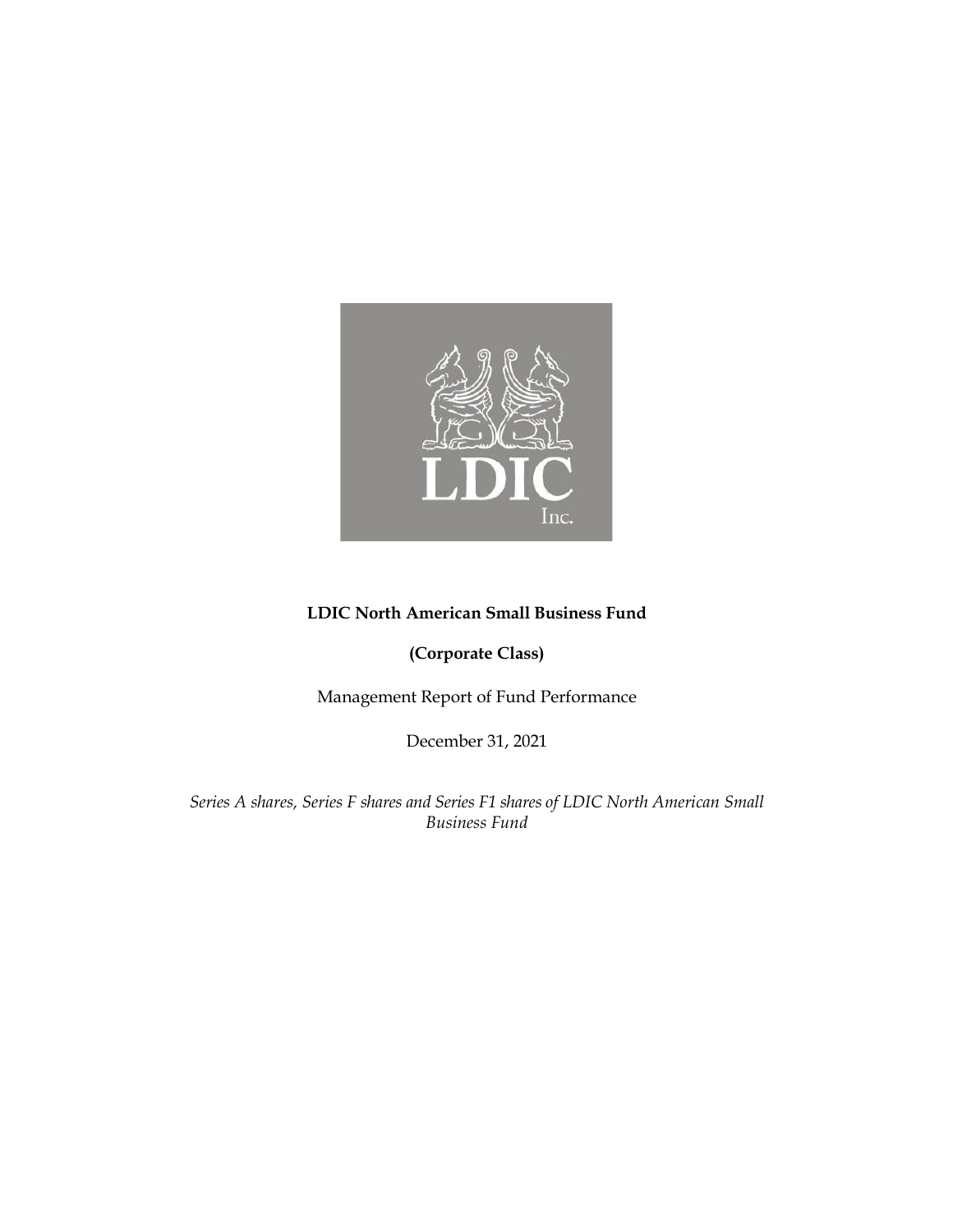### **LDIC North American Small Business Fund**

For the Year ended December 31, 2021

All figures are reported in Canadian dollars unless otherwise noted.

This management report of fund performance contains financial highlights but does not contain either the complete interim financial report or annual financial statements of the investment fund. You can get a copy of the financial statements at your request and at no cost, by contacting LDIC Inc. in one of the methods below.

Shareholders may contact LDIC Inc. to request a copy of the investment fund's proxy voting policies and procedures, proxy voting disclosure record or quarterly portfolio disclosure by calling 416-362-4141, by writing to us at 10 Alcorn Avenue, Suite 205, Toronto, ON, M4V 3A9 or by visiting our website at www.ldic.ca (email at info@ldic.ca), or SEDAR at www.sedar.com.

### **Investment Objectives and Strategies**

The Fund's investment objective is to provide long-term capital appreciation and income by investing primarily in equity and fixed income securities of small cap companies based in North America. The Fund may also include similar investments in mid-capitalization businesses. The prior approval of shareholders is required before a fundamental change is made to the investment objective of the Fund. This approval must be given by a resolution passed by a majority of the votes cast at a meeting of the shareholders of the Fund.

Techniques such as fundamental analysis may be used to assess the growth and value potential of an investment which requires evaluating the financial condition and management of each company, its industry and the overall economy. As part of this evaluation, the Manager may analyze financial data and other information sources, asses the quality of management, and conduct company interviews.

### **Risk**

As of December 31, 2021, the risks of investing in the Fund remain as described in the prospectus. The main risk to investors is the market capitalization risk of small companies. Small cap companies are inherently higher risk because of 1) lower trading liquidity, 2) access to capital can be limited, and 3) operational history can be limited/minimal.

The Fund is suitable for investors who are seeking a potential for capital appreciation, have high medium risk tolerance and have a medium to long-term investing horizon. However, the level of risk associated with any particular investment depends largely on an investor's personal circumstances. Investors can invest a component of their total portfolio in the Fund to provide portfolio diversification. Investors should consider their personal investment profile and consult their financial advisor before making a decision to invest in the Fund.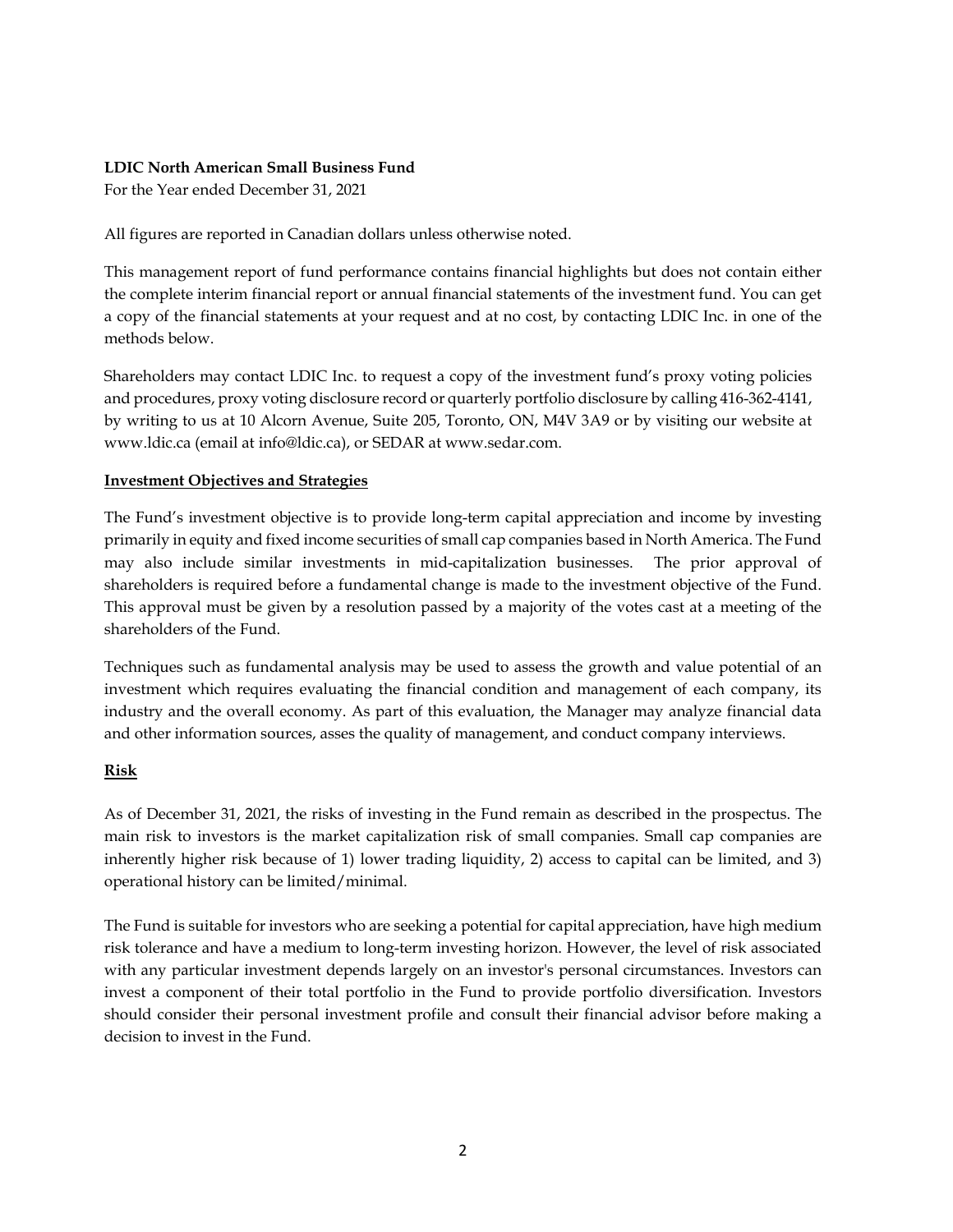### **Result of Operations**

The Fund gained 7.5% on the Series A and 8.8% on the Series F and 8.1% on the Series F1 units during the period. The Fund's benchmark (90% S&P/TSX Small Cap Index/10% Russell 2000) was up 19.8% in 2021. It therefore underperformed the Benchmark. The underperformance was related to a combination of overweight positions in Technology and Healthcare sectors versus the benchmark and an underweight position in Energy. The tech sector had a very strong first half of 2021 prior to selling off later in the year on fears of rising interest rates, which negatively impacted high valued tech stocks. While we were underweight Energy versus the benchmark, we maintained solid exposure to the space with an average weight of 16%.

The Portfolio Manager believes that the limited number of active managers focusing on small cap stocks, coupled with a relatively robust universe of investment opportunities, provides a durable competitive advantage to uncover market inefficiencies. The Portfolio Manager also favors strong balance sheets, capable management teams and companies with strong economic moats, which help drive outperformance over the long-term.

### **Recent Developments**

Inflationary fears, rising interest rates and geopolitical crises have sent stocks into a downward spiral thus far in 2022. While Energy has been the clear leader in the markets, the remaining sectors have not fared well as a risk-off sentiment has taken hold and investor's flight to safety will likely linger on until there is more clarity in the market.

We have shifted the Fund allocation in an effort to gain greater exposure to Energy. While we are still underweight the sector versus the index, we have increased our weighting to 16% of the fund. We have also dramatically lowered our weighting in technology to  $\sim 8.8\%$  and have negligible exposure to Healthcare.

We expect the first half of 2022 to remain volatile before stabilizing in the back half of the year. We plan to keep a sizable amount of cash on hand, in an effort to create stability as well as to maintain dry powder should the right opportunity present itself. Given the unpredictable nature of the small cap space, we believe it will be prudent to be cautious during this time.

#### **Related Party Transactions**

The Manager of the Fund is LDIC Inc. The Manager provides investment and administrative services to the Fund. In consideration for these services the Manager receives a fee based on a percentage of the Net Assets of the Fund calculated daily and payable monthly, as follows:

| Series A:  | $2.00\%$ per annum |
|------------|--------------------|
| Series F:  | $1.00\%$ per annum |
| Series F1: | $1.50\%$ per annum |

The Fund will pay a performance fee to LDIC Inc., plus applicable taxes, at the end of each fiscal year. The performance fee will be 15% of the amount by which the Series NAV at the end of the fiscal year (adding back the amounts of any distributions paid on the shares of the Fund) (the "ending NAV") exceeds the target NAV. The target NAV is calculated by multiplying the Series NAV, net of performance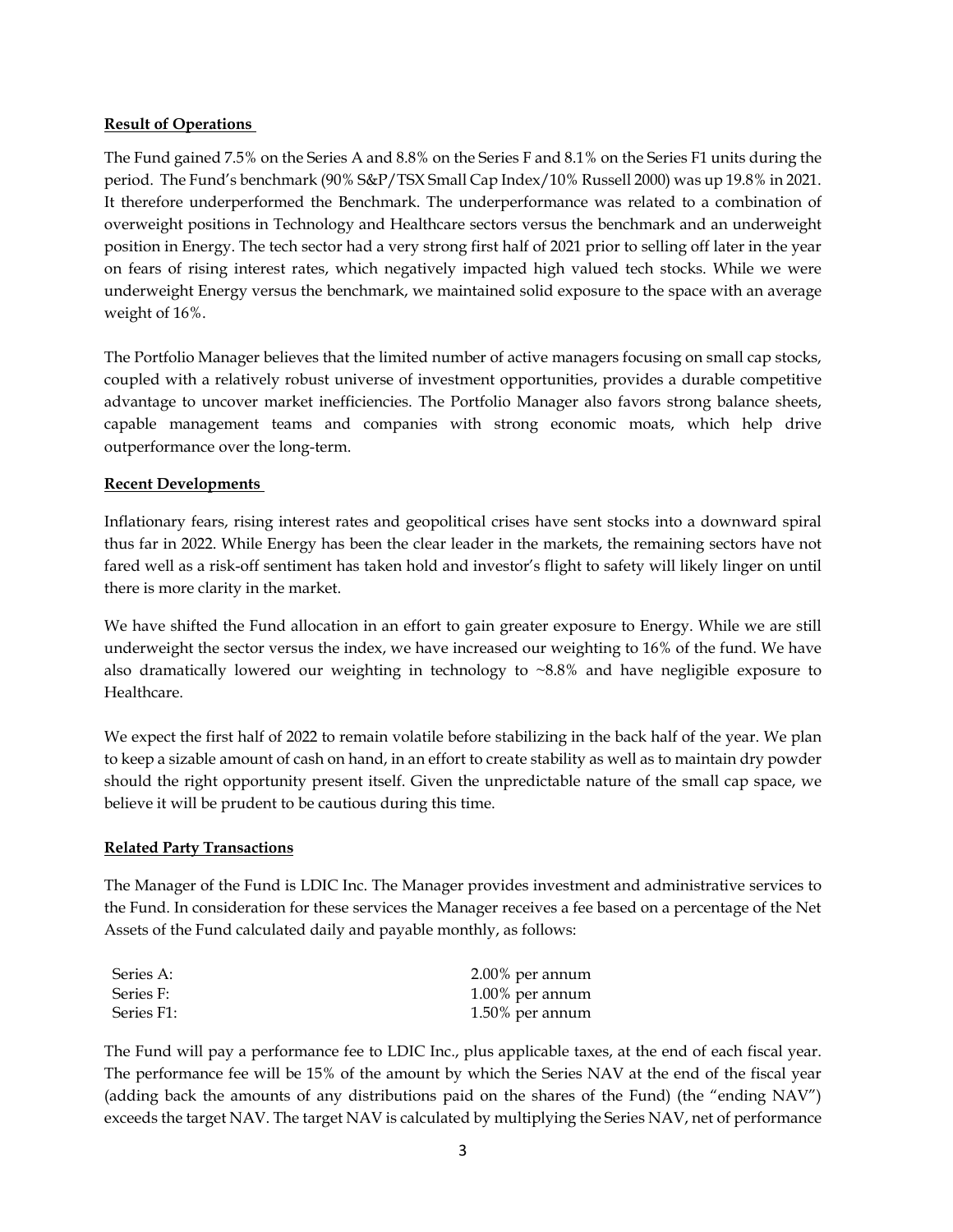fees paid, as at the last performance fee payment date (the "beginning NAV") by the sum of one plus the return of the Fund's "benchmark" (the "benchmark return") over the same period.

As of December 31, 2021, the Manager of the Fund and certain Directors and Officers of the manager held a total of 280,861 shares of the F Series of the Fund and 58,894 Series F1 of the Fund.

### **Management Fees**

All management fees are based on the NAV of a series of shares, calculated on each Valuation Date and paid monthly. The management fee for the Fund is 2.00% for Series A, 1.00% for Series F, and 1.50% for Series F1. The breakdown of the services received in consideration of the management fee, as a percentage of the management fee is:

|                               | Series A | Series F | Series F1 |
|-------------------------------|----------|----------|-----------|
| Management of Fund            | 37.5%    | 100%     | 100%      |
| Trailing commission to Broker | 62.5%    | N/A      | N/A       |

### **Financial Highlight**

The following tables show selected key financial information about the Fund and are intended to help you understand the Fund's financial performance for the year ended December 31, 2021 and for the past four periods ended December 31, as applicable. In the year a Fund or a Series is established, 'Period' represents inception to December 31 of that year. Per unit data is derived from the Fund's financial statements. Ratios and supplemental data are derived from the Fund's Net Asset Value.

### **The Fund's Net Assets per unit (1)**

|                                                             | <b>SERIES A</b> |             |             |                      |             |
|-------------------------------------------------------------|-----------------|-------------|-------------|----------------------|-------------|
|                                                             | 2021            | 2020        | 2019        | 2018                 | 2017        |
|                                                             | \$              | \$          | \$          | \$                   | \$          |
| Net Assets, beginning of year                               | 14.56           | 11.43       | 11.17       | 13.34                | 12.45       |
| (decrease)<br>Increase<br>from<br>operations:               |                 |             |             |                      |             |
| Total revenue                                               | 0.27            | 0.12        | 0.16        | 0.16                 | 0.14        |
| Total expenses                                              | (0.60)          | (0.74)      | (0.56)      | (0.72)               | (0.71)      |
| Realized gains (losses) for the year                        | 1.68            | 0.98        | 0.65        | 1.02                 | 1.64        |
| Unrealized gains (losses) for the year                      | (0.25)          | 2.23        | 1.70        | (1.71)               | 0.95        |
| Total increase (decrease) from<br>operations <sup>(2)</sup> | \$.<br>1.10     | \$<br>2.59  | \$<br>1.95  | \$<br>(1.25)         | \$<br>2.02  |
| Distributions:                                              |                 |             |             |                      |             |
| From income (excluding dividends)                           |                 |             |             |                      |             |
| From dividends                                              |                 |             | (0.19)      | (0.14)               | (0.19)      |
| From capital gains                                          |                 |             | (0.21)      | (0.80)               | (0.88)      |
| Return of capital                                           |                 |             |             |                      |             |
| Total annual distributions <sup>(3)</sup>                   |                 |             | (0.40)      | (0.94)               | (1.07)      |
| Net Assets, end of year                                     | \$<br>15.65     | \$<br>14.56 | \$<br>11.43 | $\mathbf S$<br>11.17 | \$<br>13.34 |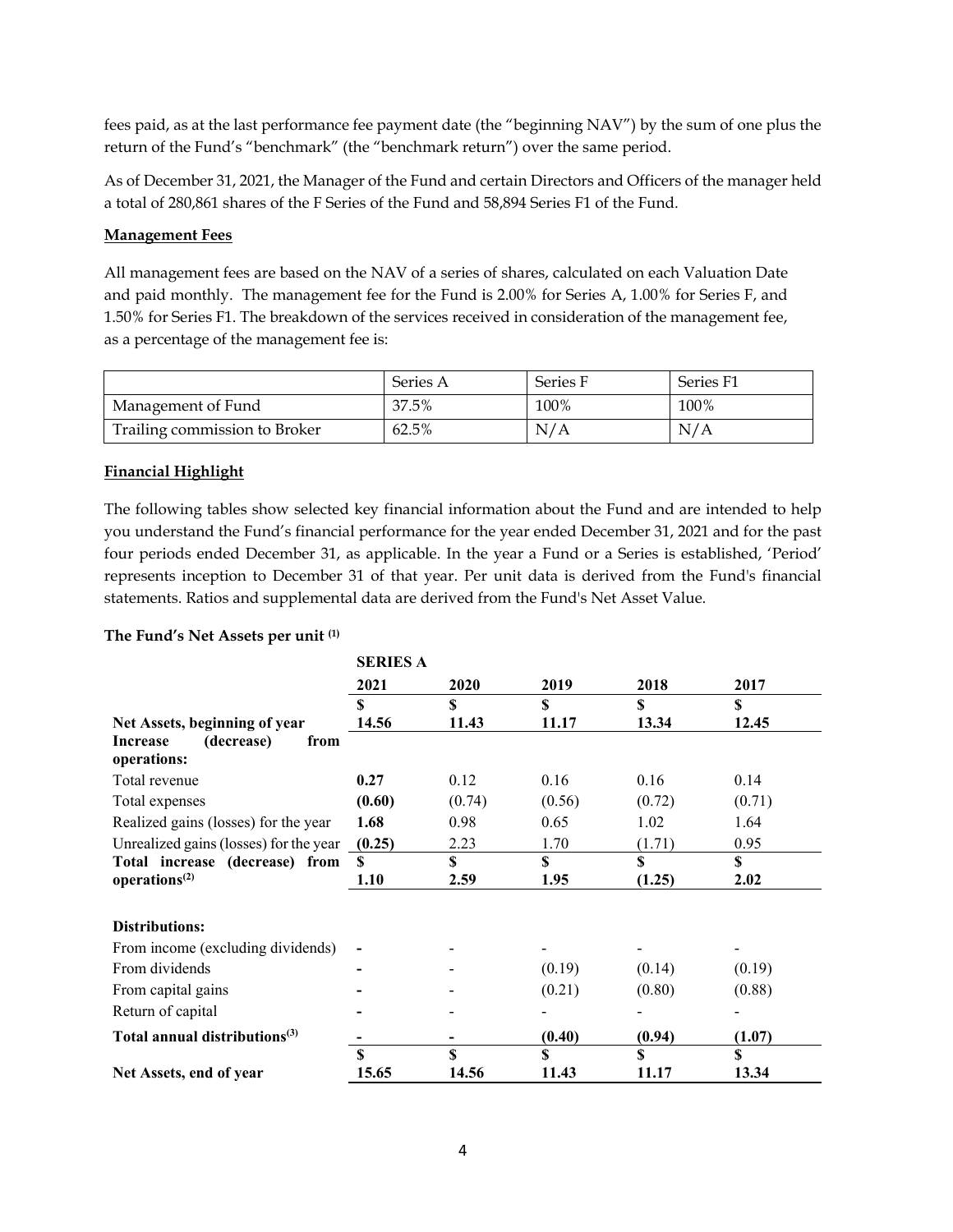#### **SERIES F**

|                                                             | 2021             | 2020        | 2019                    | 2018        | 2017                    |
|-------------------------------------------------------------|------------------|-------------|-------------------------|-------------|-------------------------|
|                                                             | \$               | $\mathbf S$ | $\mathbf S$             | $\mathbf S$ | $\mathbf S$             |
| Net Assets, beginning of year                               | 15.29            | 11.93       | 11.52                   | 13.62       | 12.60                   |
| <b>Increase</b><br>(decrease)<br>from<br>operations:        |                  |             |                         |             |                         |
| Total revenue                                               | 0.28             | 0.12        | 0.16                    | 0.16        | 0.14                    |
| Total expenses                                              | (0.45)           | (0.65)      | (0.21)                  | (0.56)      | (0.61)                  |
| Realized gains (losses) for the year                        | 1.77             | 1.02        | (0.17)                  | 1.04        | 1.62                    |
| Unrealized gains (losses) for the year                      | (0.25)           | 2.52        | 1.12                    | (1.76)      | 0.94                    |
| Total increase (decrease) from                              | \$               | \$          | $\mathbf S$             | \$          | $\mathbf S$             |
| operations <sup>(2)</sup>                                   | 1.35             | 3.01        | 0.90                    | (1.12)      | 2.09                    |
| <b>Distributions:</b>                                       |                  |             |                         |             |                         |
| From income (excluding dividends)                           |                  |             |                         |             |                         |
| From dividends                                              |                  |             | (0.20)                  | (0.14)      | (0.19)                  |
| From capital gains                                          |                  |             | (0.22)                  | (0.82)      | (0.88)                  |
| Return of capital                                           |                  |             |                         |             |                         |
| Total annual distributions <sup>(3)</sup>                   |                  |             | (0.42)                  | (0.96)      | (1.07)                  |
|                                                             | S                | \$          | $\overline{\mathbf{s}}$ | \$          | $\overline{\mathbf{s}}$ |
| Net Assets, end of year                                     | 16.63            | 15.29       | 11.93                   | 11.52       | 13.62                   |
|                                                             |                  |             |                         |             |                         |
|                                                             | <b>SERIES F1</b> |             |                         |             |                         |
| Net Assets, beginning of year                               | 2021             | 2020        | 2019                    | 2018        | 2017                    |
| (decrease)<br><b>Increase</b><br>from                       | \$               | \$          | $\mathbf S$             | $\mathbf S$ | $\mathbf S$             |
| operations:                                                 | 15.01            | 11.79       | 11.43                   | 13.60       | 12.63                   |
| Total revenue                                               |                  |             |                         |             |                         |
| Total expenses                                              | 0.28             | 0.11        | 0.17                    | 0.17        | 0.14                    |
| Realized gains (losses) for the year                        | (0.53)           | (0.71)      | (0.54)                  | (0.66)      | (0.67)                  |
| Unrealized gains (losses) for the year                      | 1.70             | 1.09        | 0.85                    | 0.99        | 1.74                    |
| Total increase (decrease) from<br>operations <sup>(2)</sup> | (0.20)           | 3.20        | 1.92                    | (1.74)      | 1.03                    |
|                                                             | \$               | \$          | \$                      | $\mathbf S$ | $\overline{\mathbf{s}}$ |
|                                                             | 1.25             | 3.69        | 2.40                    | (1.24)      | 2.24                    |
|                                                             |                  |             |                         |             |                         |
| Distributions:                                              |                  |             |                         |             |                         |
| From income (excluding dividends)                           |                  |             |                         |             |                         |
| From dividends                                              |                  |             | (0.20)                  | (0.14)      | (0.19)                  |
| From capital gains                                          |                  |             | (0.22)                  | (0.82)      | (0.88)                  |
| Return of capital                                           |                  |             |                         |             |                         |
| Total annual distributions <sup>(3)</sup>                   |                  |             | (0.42)                  | (0.96)      | (1.07)                  |
|                                                             | \$               | $\mathbf S$ | \$                      | \$          | $\mathbf S$             |
| Net Assets, end of year                                     | 16.23            | 15.01       | 11.79                   | 11.43       | 13.60                   |

(1) This information is derived from the Fund audited annual financial statements and unaudited interim financial statements.

(2) Net Assets and distributions are based on the actual number of shares outstanding at the relevant time. The increase/decrease from operations is based on the weighted average number of shares outstanding over the financial period.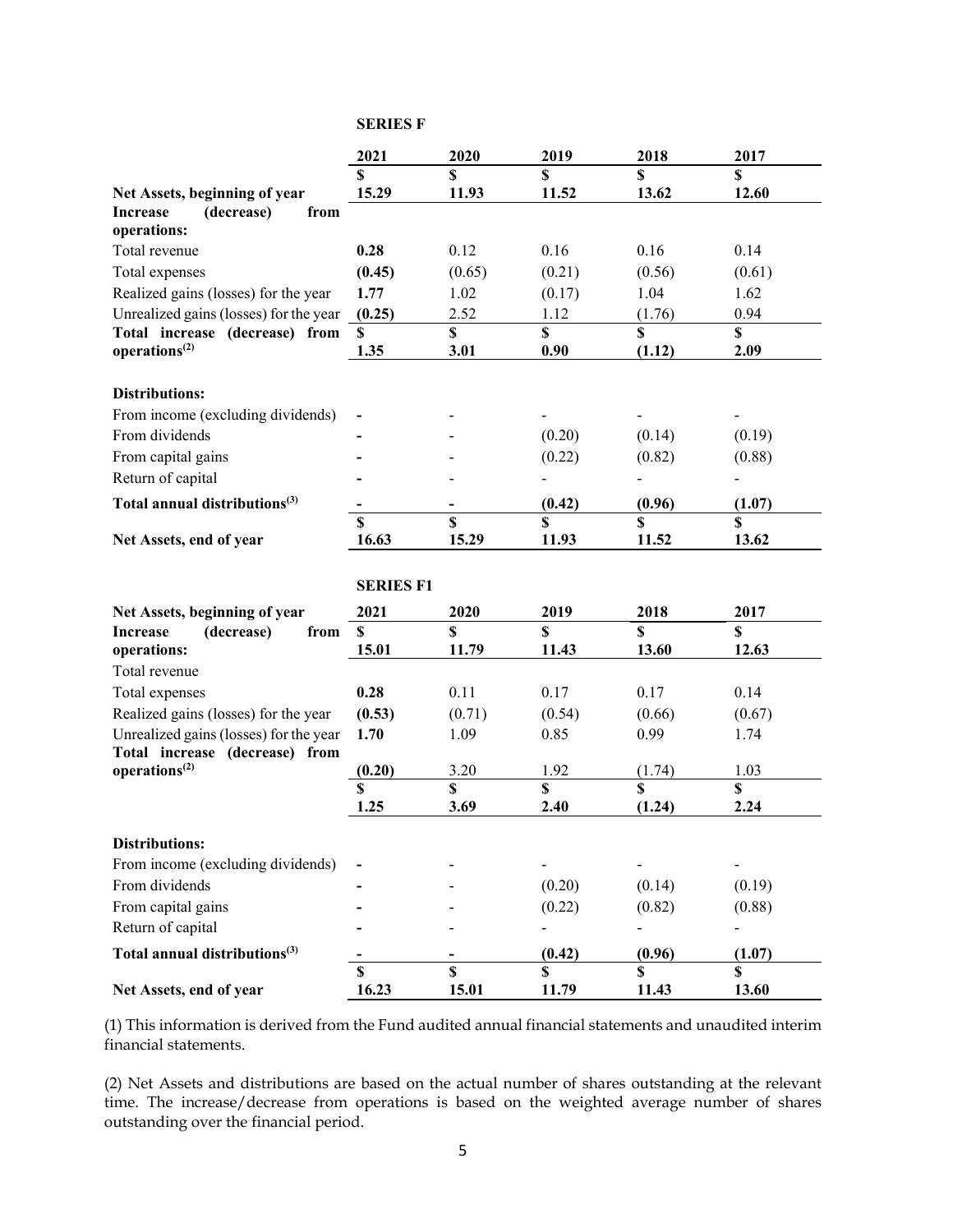(3) Distributions were paid in cash/reinvested in additional shares of the Fund, or both.

(4) Shares of series F1 for this Fund were first issued on May 31, 2016.

# **Ratios and Supplemental Data**

|                                                                                          |            |                 | <b>SERIES A</b> |            |            |
|------------------------------------------------------------------------------------------|------------|-----------------|-----------------|------------|------------|
|                                                                                          | Dec 31,    | Dec 31,         | Dec 31,         | Dec 31,    | Dec 31,    |
|                                                                                          | 2021       | 2020            | 2019            | 2018       | 2017       |
| Total Net Asset Value $(\$)$ <sup>(1)</sup>                                              | 686,774    | 641,421         | 915,989         | 4,245,997  | 4,689,792  |
| Number of shares outstanding $(1)$                                                       | 43,880     | 44,067          | 80,151          | 379,965    | 351,453    |
| Management expense ratio <sup>(2)(5)</sup><br>Management expense ratio before waivers or | 3.27%      | 5.91%           | 3.02%           | 4.37%      | 4.69%      |
| absorption $(2)$ $(5)$<br>Management expense ratio excluding                             | 3.27%      | 5.91%           | 3.02%           | 4.37%      | 4.69%      |
| performance fees <sup>(5)</sup>                                                          | 3.27%      | 3.38%           | 3.02%           | 2.76%      | 2.87%      |
| Trading expense ratio <sup>(3) (5)</sup>                                                 | $0.57\%$   | 0.69%           | 0.85%           | 1.17%      | 1.18%      |
| Portfolio turnover rate <sup>(4)</sup>                                                   | 91.92%     | 111.62%         | 112.69%         | 170.82%    | 190.36%    |
| Net Asset Value per share (\$)                                                           | 15.65      | 14.56           | 11.43           | 11.17      | 13.34      |
|                                                                                          |            | <b>SERIES F</b> |                 |            |            |
|                                                                                          | Dec 31,    | Dec 31,         | Dec 31,         | Dec 31,    | Dec 31,    |
|                                                                                          | 2021       | 2020            | 2019            | 2018       | 2017       |
| Total Net Asset Value $(\$)$ <sup>(1)</sup>                                              | 12,181,483 | 11,573,563      | 10,918,427      | 11,539,264 | 13,299,194 |
| Number of shares outstanding (1)                                                         | 732,493    | 756,790         | 915,425         | 1,001,690  | 976,349    |
| Management expense ratio <sup>(2)(5)</sup><br>Management expense ratio before waivers or | 2.14%      | 4.86%           | 2.07%           | 3.38%      | 3.79%      |
| absorption $(2)$ $(5)$<br>Management expense ratio excluding                             | 2.14%      | 4.86%           | 2.07%           | 3.38%      | 3.79%      |
| performance fees <sup>(5)</sup>                                                          | 2.14%      | 2.27%           | 2.07%           | 1.63%      | 1.78%      |
| Trading expense ratio <sup>(3) (5)</sup>                                                 | 0.57%      | 0.69%           | 0.85%           | 1.17%      | 1.18%      |
| Portfolio turnover rate <sup>(4)</sup>                                                   |            |                 |                 |            | 190.36%    |
|                                                                                          | 91.92%     | 111.62%         | 112.69%         | 170.82%    |            |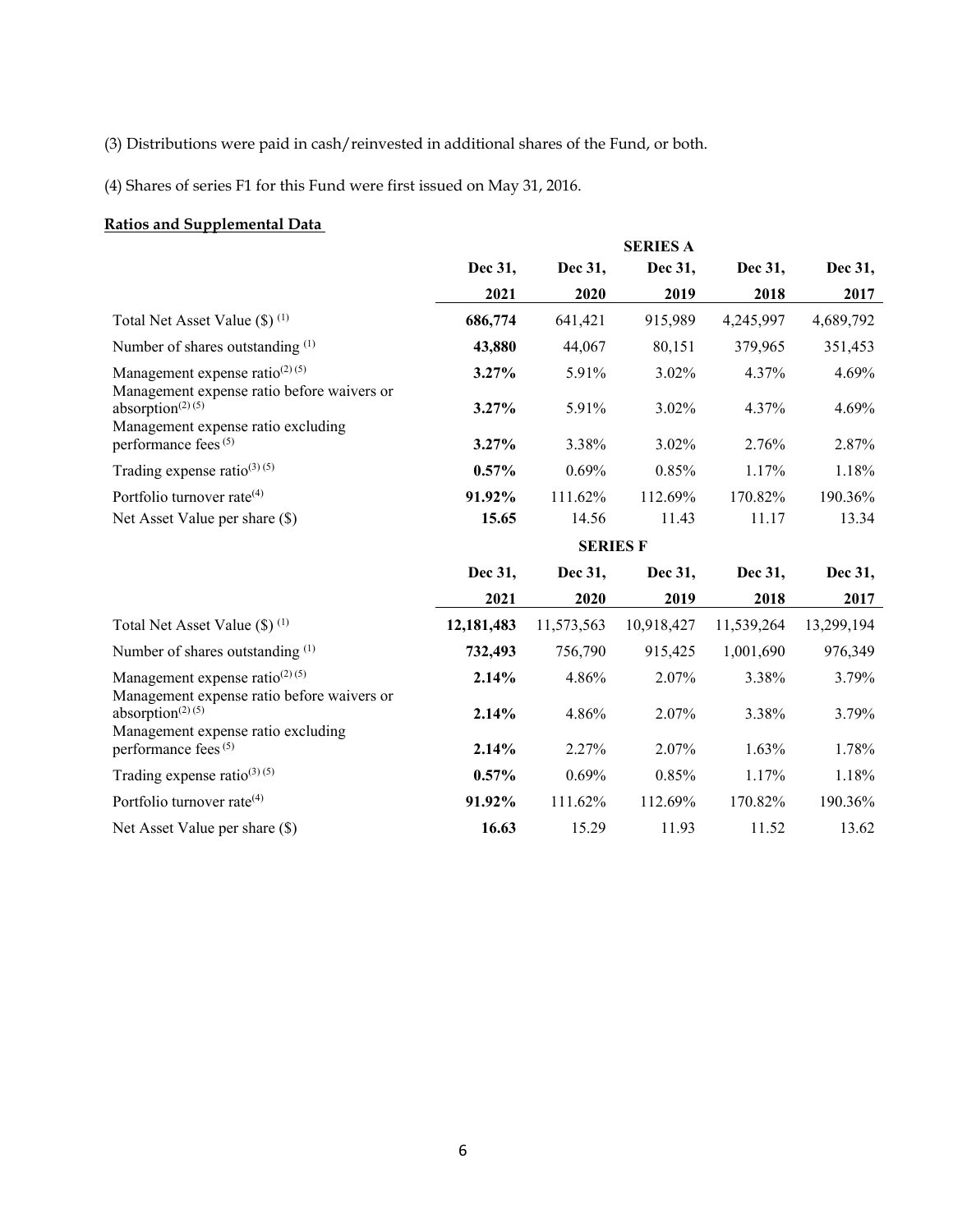|                                                                                                                                                       | Dec 31.         | Dec 31.          | Dec 31.          | Dec 31.          | Dec 31.          |
|-------------------------------------------------------------------------------------------------------------------------------------------------------|-----------------|------------------|------------------|------------------|------------------|
|                                                                                                                                                       | 2021            | 2020             | 2019             | 2018             | 2017             |
| Total Net Asset Value $(\$)$ <sup>(1)</sup>                                                                                                           | 7,609,890       | 7,327,157        | 4,717,879        | 15,399,415       | 13,221,139       |
| Number of shares outstanding (1)                                                                                                                      | 468,767         | 488,019          | 400,229          | 1,347,374        | 972,330          |
| Management expense ratio <sup>(2)(5)</sup>                                                                                                            | 2.71%           | 5.27%            | 2.33%            | 3.93%            | 4.29%            |
| Management expense ratio before waivers or<br>absorption <sup><math>(2)</math></sup> <sup>(5)</sup><br>Management expense ratio excluding performance | 2.71%           | 5.27%            | 2.33%            | 3.93%            | 4.29%            |
| fees $(5)$                                                                                                                                            | 2.71%           | 2.82%            | 2.33%            | 2.24%            | 2.33%            |
| Trading expense ratio <sup>(3) (5)</sup>                                                                                                              | $0.57\%$        | 0.69%            | 0.85%            | 1.17%            | 1.18%            |
| Portfolio turnover rate $(4)$<br>Net Asset Value per share (\$)                                                                                       | 91.92%<br>16.23 | 111.62%<br>15.01 | 112.69%<br>11.79 | 170.82%<br>11.43 | 190.36%<br>13.60 |

### **SERIES F1**

(1) The information is provided as at December 31 of the period(s) shown, as applicable.

(2) Management expense ratio is based on total expenses (excluding broker commissions and other portfolio transaction costs before income taxes) for the stated period and is expressed as an annualized percentage of daily average Net Asset Value during the period. The decision to wave and/or absorb management fees and operating expenses is at the discretion of the Manager. The practice of waiving and/or absorbing management fees and operating expenses may continue indefinitely or may be terminated any time without notice to shareholders.

(3) The trading expense ratio represents total commissions and other portfolio transaction costs expressed as an annualized percentage of daily average Net Asset Value during the period.

(4) The Fund's portfolio turnover rate indicates how actively the Fund's portfolio advisor manages its portfolio investments. A portfolio turnover rate of 100% is equivalent to the Fund buying and selling all of the securities in its portfolio once in the course of the year. The higher a Fund's portfolio turnover in a period, the greater the trading costs payable by the Fund in the year, and the greater the chance of an investor receiving taxable capital gains in the year. There is not necessarily a relationship between a high turnover rate and the performance of the Fund.

(5) Percentages are annualized.

(6) Shares of series A for this Fund were first issued on May 29, 2015 and series F were first issued on May 22, 2015.

(7) Shares of series F1 for this Fund were first issued on May 31, 2016.

#### **Past Performance**

#### **A) Annual Total Returns (%)**

The bar chart shows the investment fund's performance in percentage terms of Series A and F of the Fund, since inception of the fund to December 31, 2015 and Series A, Series F, and Series F1 for the period ending December 31, 2021.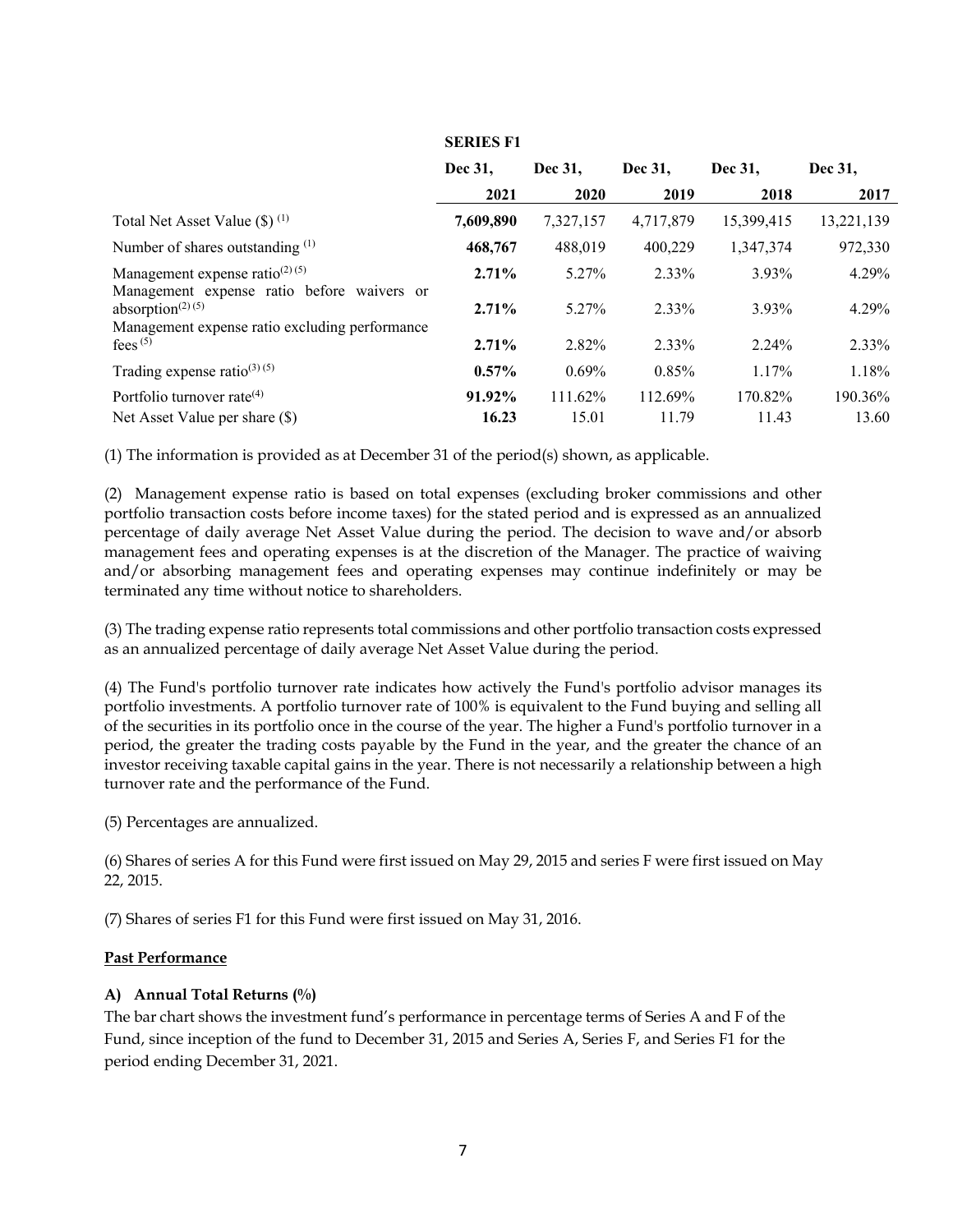

- (1) Returns for Series A and Series F, are from May 29 and May 22, 2015 respectively, to December 31, 2015.
- (2) Returns for Series F1 is from May 31, 2016 to December 31, 2016.

### **B) Annual Compound Returns**

The table below shows the annual compound return of each Series of the Fund, for each period indicated, in comparison to the Fund's benchmark.

|                                     | Series A  |        |         | Series F |           |        |         |         |
|-------------------------------------|-----------|--------|---------|----------|-----------|--------|---------|---------|
|                                     | Since     |        |         |          | Since     |        |         |         |
|                                     | Inception |        |         |          | Inception |        |         |         |
|                                     | (May      |        |         |          | (May      |        |         |         |
|                                     | 22/15     | 1 year | 3 years | 5 years  | 22/15     | 1 year | 3 years | 5 years |
| LDIC.<br>North<br>American<br>Small |           |        |         |          |           |        |         |         |
| <b>Business Fund</b>                | 10.4%     | 7.5%   | 13.2%   | 9.0%     | 11.4%     | 8.8%   | 14.3%   | 10.0%   |
| 90%/10% Blended Index <sup>(3</sup> | 6.7%      | 19.8%  | 16.7%   | 6.3%     | 6.7%      | 19.8%  | 16.7%   | 6.3%    |
|                                     | Series F1 |        |         |          |           |        |         |         |
|                                     | Since     |        |         |          |           |        |         |         |
|                                     | Inception |        |         |          |           |        |         |         |
|                                     | (May      |        |         |          |           |        |         |         |
|                                     | 22/15     | 1 year | 3 years | 5 years  |           |        |         |         |
| LDIC.<br>North<br>Small<br>American |           |        |         |          |           |        |         |         |
| <b>Business Fund</b>                | 13.1%     | 8.1%   | 13.7%   | 9.5%     |           |        |         |         |
| 90%/10% Blended Index <sup>(3</sup> | 6.7%      | 19.8%  | 16.7%   | 6.3%     |           |        |         |         |

(3) The benchmark is blend of 90% S&P TSX Small Cap index (CAD) & 10% Russel 2000 Index (USD) with effect from May 31, 2021 and of 70% S&P TSX Small Cap index (CAD) & 30% Russel 2000 Index (USD) prior to that date.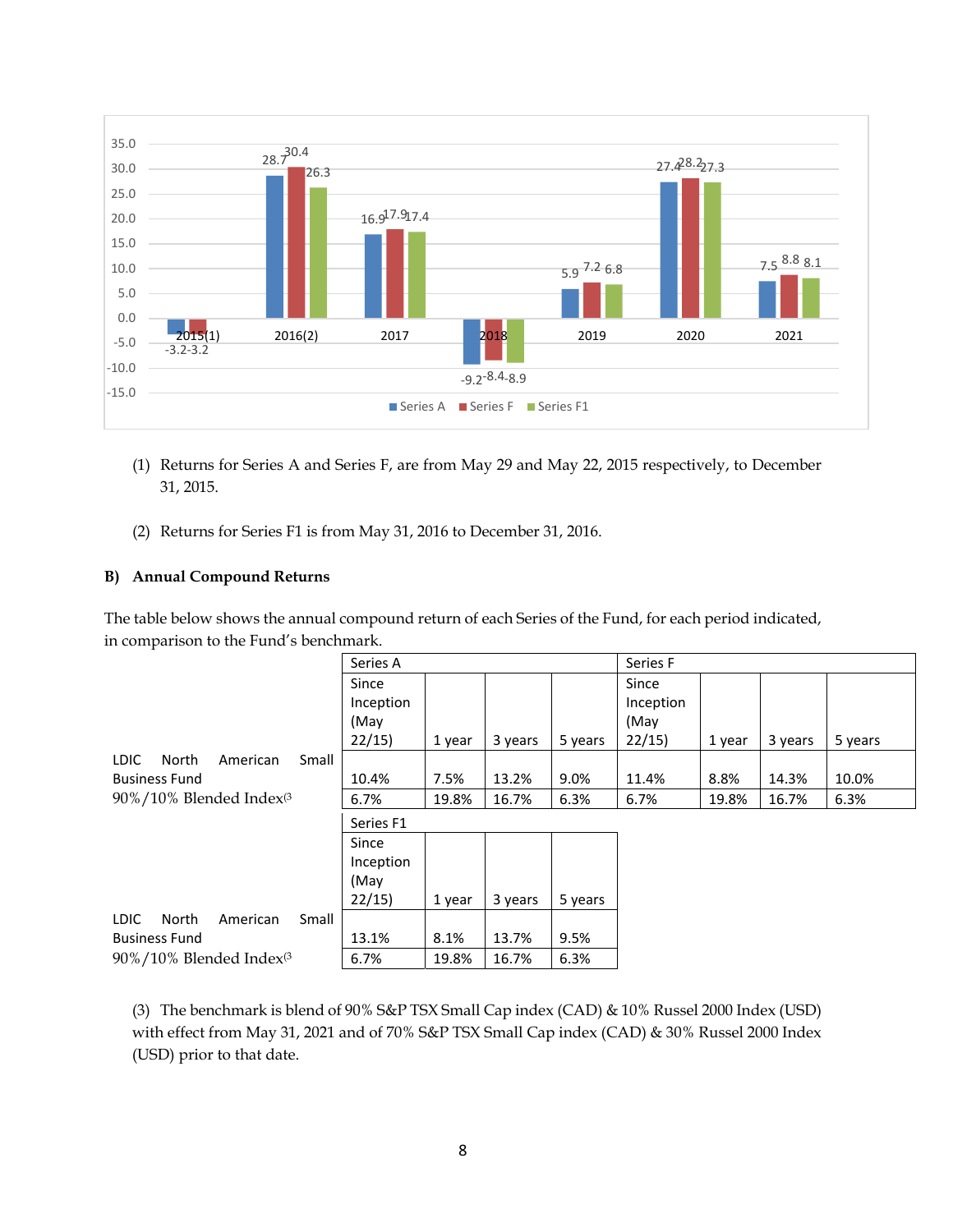### **About the Fund's Benchmark**

### **S&P TSX Small Cap Index (90%)**

The S&P/TSX Small Cap Index measures the performance of small cap Canadian equity securities listed on the Toronto Stock Exchange. Securities in the index are selected by S&P using its industrial classifications and guidelines for evaluating issuer capitalization, liquidity and fundamentals. The index is float adjusted and market cap weighted and was developed with industry input as the ideal benchmark for those with small cap exposure of the Canadian equity market.

#### **Russel 2000 Index (10%)**

The Russell 2000 Index measures the performance of the small-cap segment of the U.S. equity universe. The Russell 2000 Index is a subset of the Russell 3000® Index representing approximately 10% of the total market capitalization of that index. It includes approximately 2000 of the smallest securities based on a combination of their market cap and current index membership. The Russell 2000 is constructed to provide a comprehensive and unbiased small-cap barometer and is completely reconstituted annually to ensure larger stocks do not distort the performance and characteristics of the true small-cap opportunity set.

#### **Summary of Investment Portfolio as at December 31, 2021**

#### **Top 25 Investments as of December 31, 2021**

|    |                                       | % of Funds Net Asset Value |
|----|---------------------------------------|----------------------------|
| 1  | Cash                                  | 21.9                       |
| 2  | StorageVault Canada Inc.              | 4.6                        |
| 3  | Birchcliff Energy Ltd.                | 4.3                        |
| 4  | Tourmaline Oil Corp.                  | 4.2                        |
| 5  | Trisura Group Ltd.                    | 4.1                        |
| 6  | Hardwoods Distribution Inc.           | 3.9                        |
| 7  | Park Lawn Corp.                       | 3.9                        |
| 8  | Whitecap Resources Inc.               | 3.7                        |
| 9  | AutoCanada Inc.                       | 3.5                        |
| 10 | GDI Integrated Facility Services Inc. | 3.3                        |
| 11 | Docebo Inc.                           | 2.9                        |
| 12 | Thunderbird Entertainment Group Inc.  | 2.8                        |
| 13 | Nexus Real Estate Investment Trust    | 2.8                        |
| 14 | CareRx Corp.                          | 2.8                        |
| 15 | Interfor Corp.                        | 2.8                        |
| 16 | Home Capital Group Inc.               | 2.6                        |
| 17 | Copper Mountain Mining Corp.          | 2.5                        |
| 18 | Canadian Western Bank                 | 2.5                        |
| 19 | Kinaxis Inc.                          | 2.5                        |
| 20 | Chesswood Group Ltd.                  | 2.5                        |
| 21 | Parex Resources Inc.                  | 2.5                        |
| 22 | Cargojet Inc.                         | 2.4                        |
| 23 | Waterloo Brewing Ltd.                 | 2.4                        |
| 24 | Calian Group Ltd.                     | 2.4                        |
| 25 | Converge Technology Solutions Corp.   | 2.2                        |

Total Net Asset Value of the Fund as at December 31, 2021: \$20,478,147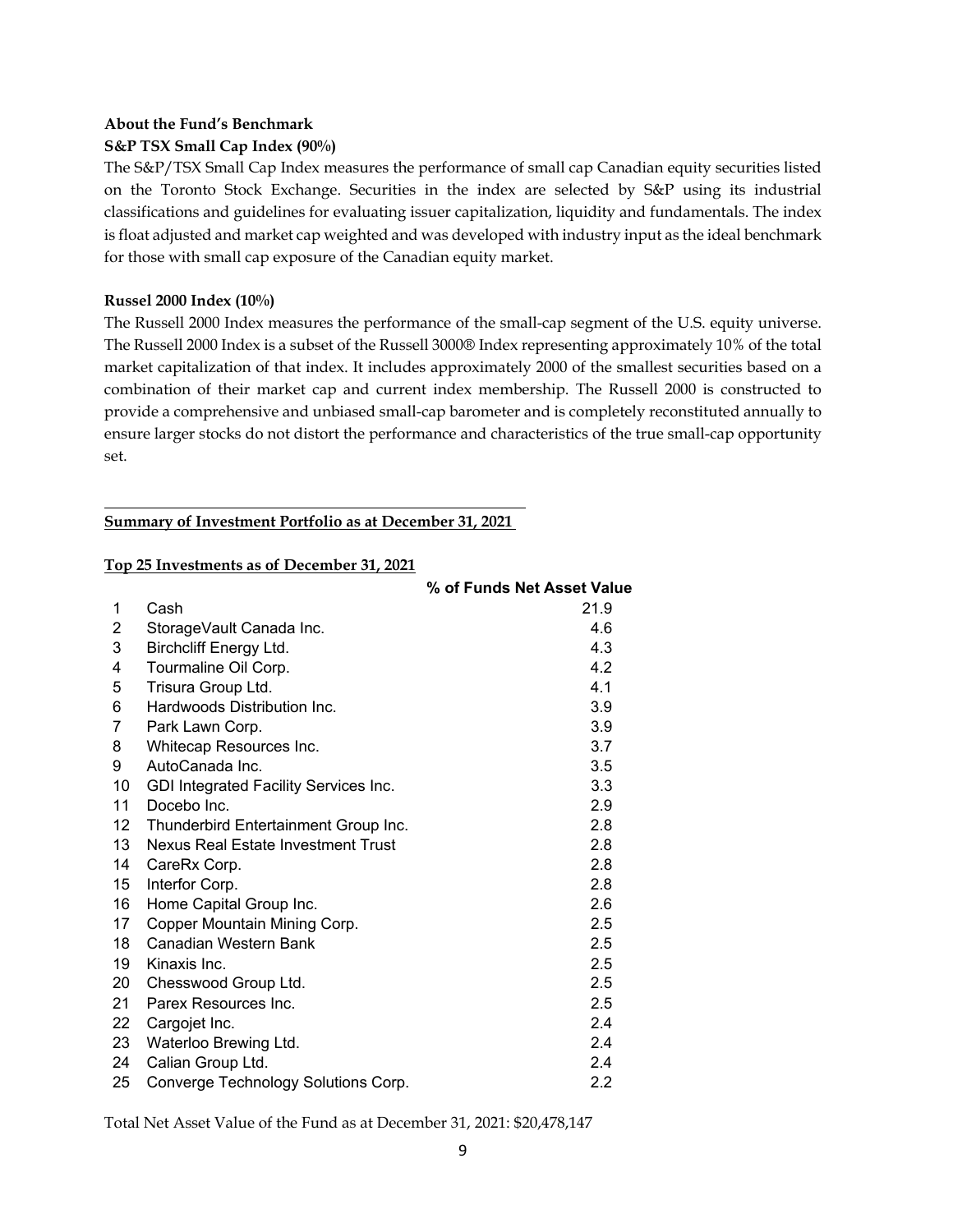As of December 31, 2021, the fund is holding only long positions.

| <b>Sector Mix</b>             | % of Funds Net Asset Value |
|-------------------------------|----------------------------|
| <b>Communication Services</b> | 2.8                        |
| Consumer Discretionary        | 7.4                        |
| Consumer Staples              | 5.2                        |
| Energy                        | 16.0                       |
| Financials                    | 12.8                       |
| <b>Health Care</b>            | 0.5                        |
| Industrials                   | 12.1                       |
| Information Technology        | 8.8                        |
| <b>Materials</b>              | 5.3                        |
| <b>Real Estate</b>            | 7.5                        |
| Cash                          | 21.9                       |
| Net Other Assets/Liabilities  | (0.3)                      |
|                               | 100.0                      |
| Geographic Mix                | % of Funds Net Asset Value |

| Canada                   | 95.2  |
|--------------------------|-------|
| United States of America | 4.8   |
|                          | 100.0 |

The summary of investment portfolio may change due to ongoing portfolio transactions of the investment fund. A quarterly update is available. For more information please contact LDIC Inc. using the corporate information included below.